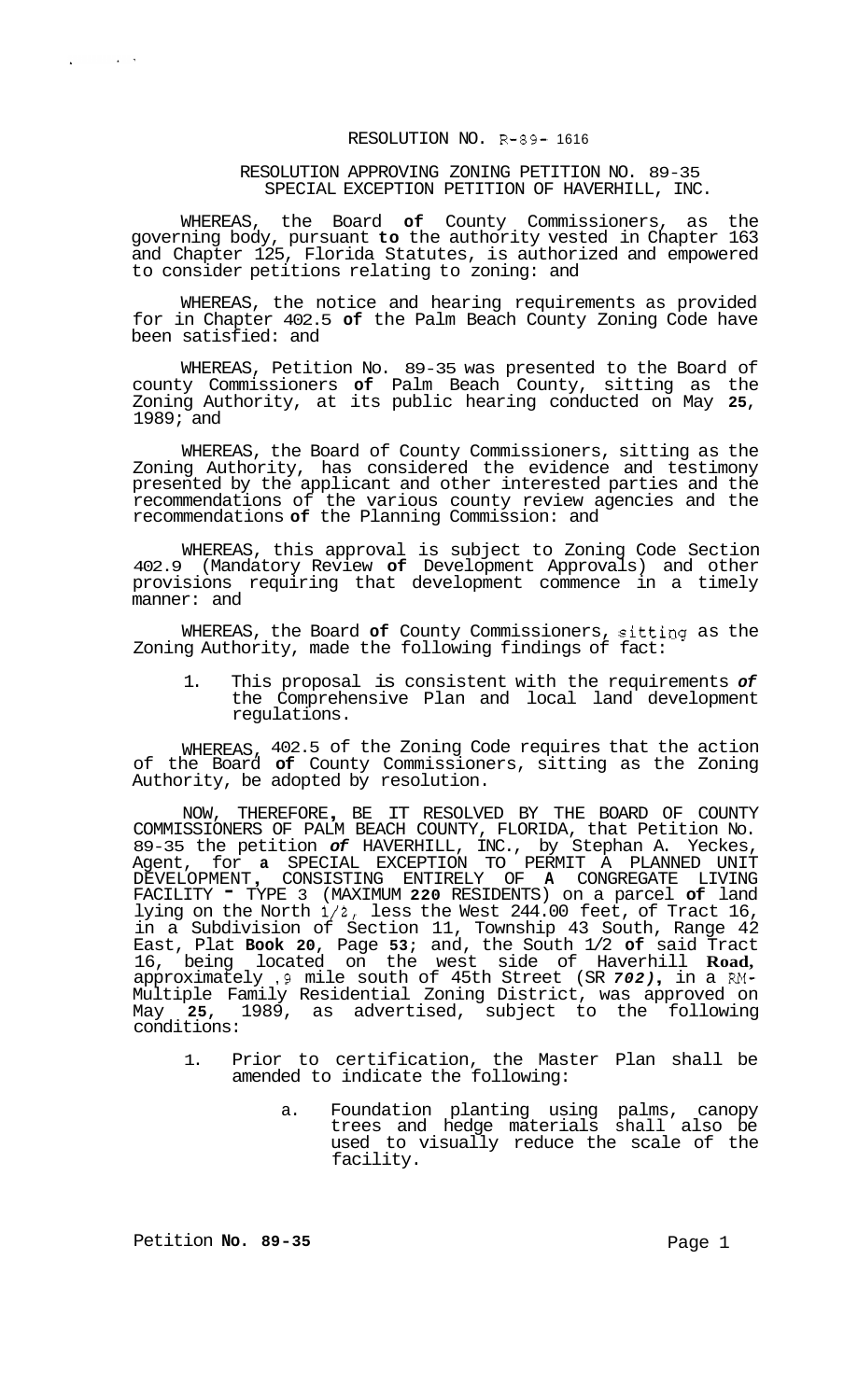- **2.**  Outdoor lighting used to illuminate the premises shall be low intensity shielded and directed away from adjacent residential lots.
- **3.**  Off premise signs shall not be permitted on site.
- **4. No** outdoor loudspeaker system shall be permitted on site.
- *5.*  Use **of** the site shall be limited to a Congregate Living Facility for two hundred twenty **(220)**  residents. In the case of conversion the site shall be limited to a maximum of twelve **(12)** dwelling units per acre.
- *6.*  Prior to certification of the Master Plan the petition shall apply for a Vegetation Removal Permit covering the entire site. Triple fees shall be charged for this vegetation removal permit.

The petitioner shall submit with building permit application a complete set of landscape plans which substantially reestablishes the native pine flatwoods vegetative community that existed on site prior to clearing. This plan shall consists of:

- a. A minimum of seventy-five (75) percent native tree species associated with pine flatwoods;
- **b. A** minimum of **416** trees; and,
- c. A minimum of one **(1)** native understory plant for every two **(2)** feet of linear perimeter dimension.
- *7.*  Sewer service is available to the property. Therefore, no septic tank shall be permitted to the site.
- *8.*  Water service is available to the property. Therefore, no well shall be permitted on the site to provide potable water.
- **9.**  There is a potential for hazardous materials to be stored onsite, an Affidavit of Notification must be executed by site plan certification.
- **10.**  The Developer shall provide discharge control and treatment for the stormwater runoff in accordance with all applicable agency requirements in effect at the time of the permit application. However, at a minimum, this development shall retain onsite the stormwater runoff generated by a three **(3)** year-one **(1)** hour storm with a total rainfall of **3** inches as required by the Permit Section, Land Development Division. In the event that the subject site abuts a Department **of** Transportation maintained roadway, concurrent approval from the Florida Department of Transportation will also be required. The drainage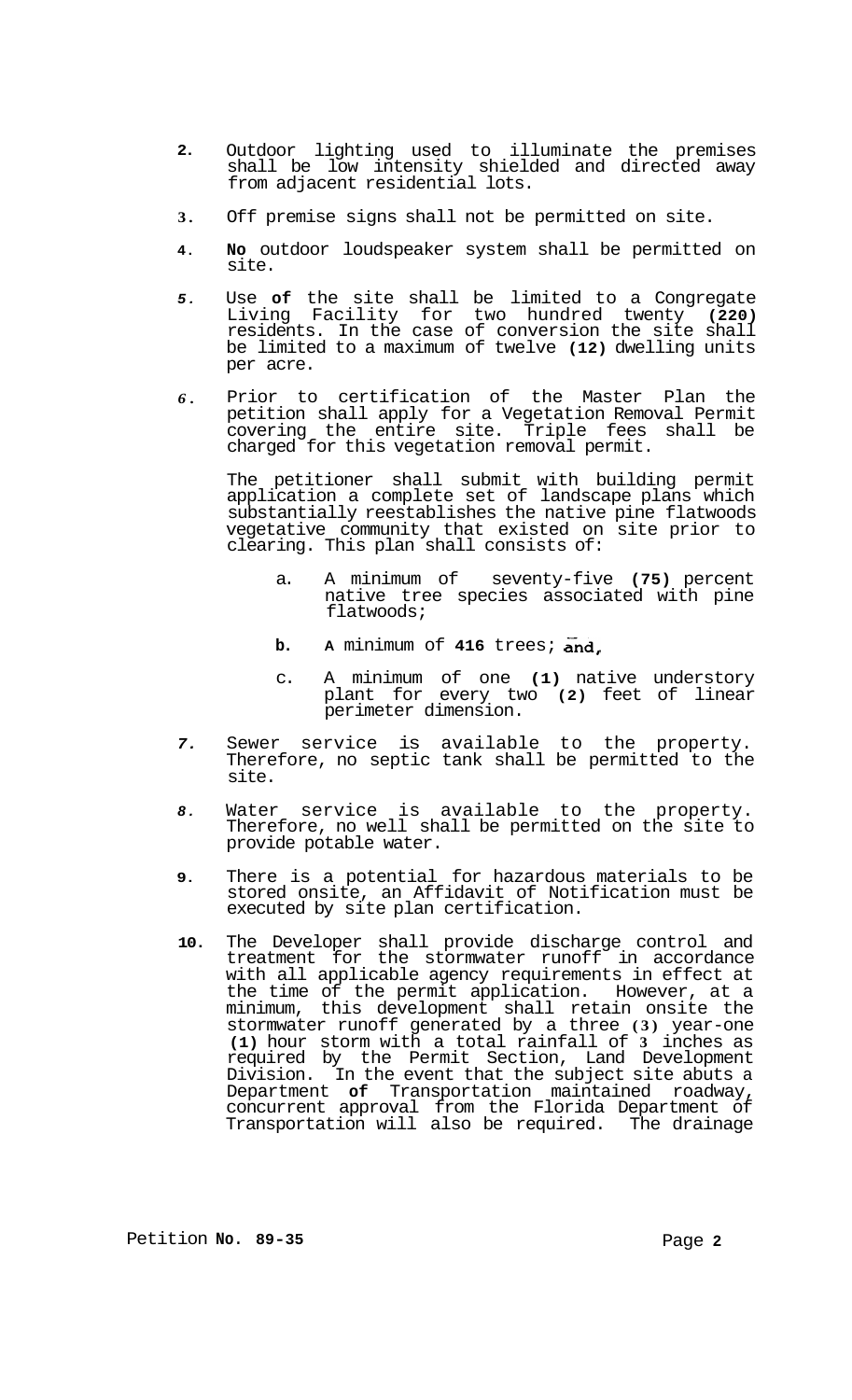system shall be maintained in an acceptable condition as approved by the County Engineer. In the event that the drainage system is not adequately maintained as determined by the County Engineer, this matter will be referred to the Code Enforcement Board for enforcement.

- **11.** Within **90** days *of* approval **of** this project, the property owner shall convey *to* Palm Beach County **Land Development Division** by road right-of-way warranty deed for:
	- a. Haverhill Road, **55** feet from centerline; and ,
	- b. 47th Place, *30* feet from centerline free of all encumbrances and encroachments. Property owner shall provide Palm Beach County with sufficient documentation acceptable to the Right of Way Acquisition Section to ensure that the property is free<br>
	of all encumbrances and encroachments. all encumbrances and encroachments. Right-of-way conveyances shall also include "Safe Sight Corners" where appropriate at intersections as determined by the County Engineer.
- **12.** The Property owner shall construct South 47th Place **from** Haverhill Road to the project's west property line minimum **2-10** travel lanes local street standards concurrent with the construction **of** the project's entrance road onto 47th Place.
- **13.** The Property owner shall convey to Palm Beach County within **90** days of the approval of this project adequate road drainage easements through the project's internal surface water management system to provide legal positive outfall for all runoff from those segments of Haverhill Road along the property frontage and for a maximum **400** ft. distance each side of the property boundary lines along Haverhill Road. Said easements shall be no less than **20** feet in width. The drainage system within the project shall have sufficient retention/detention capacity to meet the storm water discharge and treatment requirements of the applicable County Water Control District and South Florida Water Management for the combined runoff from the project and District the ultimate Thoroughfare Plan Road Section(s)of the included segment.
- 14. The petitioner shall pay a Fair Share Fee in the amount and manner required by the "Fair Share Contribution for Road Improvements Ordinance" as it presently exists or as it may from time to time be amended. The Fair Share Fee for this project presently is \$14,735.00 (550 trips **X** \$26.79 per trip).
- **15.** In order to comply with the mandatory traffic performance standards the Developer shall be restricted to the following phasing schedule:
	- a. Building permits for no more than 95 beds **shall be** issued until construction has begun for **Haverhill** Road from 45th Street

Petition **No.** 89-35 Page **3**